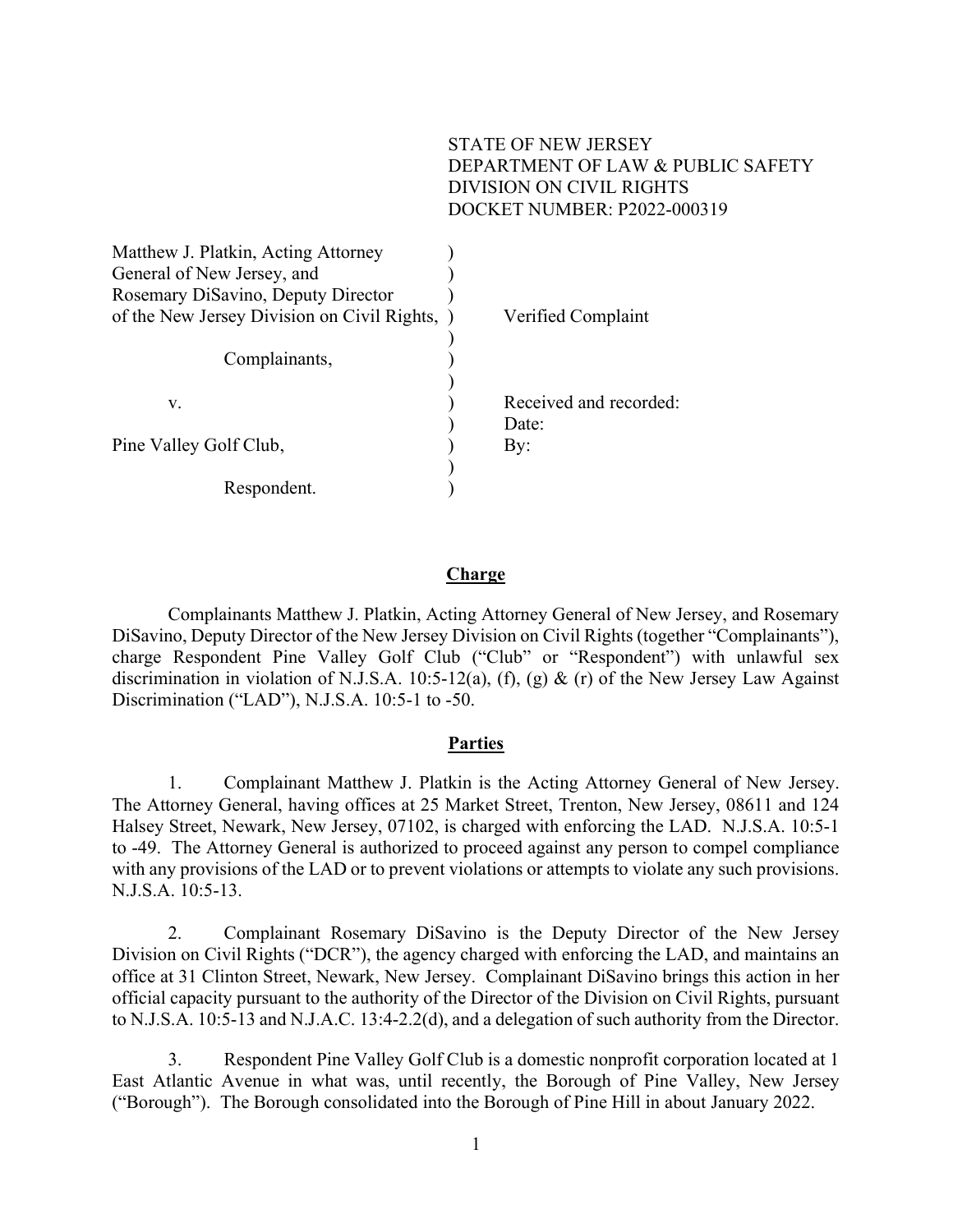### Introduction

4. Complainants bring this complaint to remedy the Club's unlawful discrimination in violation of the LAD.

5. The Club, established over 108 years ago, contains an acclaimed golf course and associated amenities, including lodging and dining facilities, operated primarily for the benefit of its members.

6. Though technically established as distinct legal entities, in practice the Club and Borough were anything but distinct. The Club and the Borough maintained a longstanding, and symbiotic relationship:

- a. The Club owned all of the land in the Borough;
- b. All residents of the Borough resided on Club property;
- c. The Borough's Commission members and residents were all themselves Club members, officers, employees, or immediate family members thereof;
- d. Consequently, the Club effectively controlled the Borough, and the Club was the primary recipient of services and benefits provided by the Borough.

7. For nearly all of its 108-year history, the Club has had in place a variety of policies and practices that discriminate on the basis of sex.

8. From its founding over 108 years ago until approximately April 2021, the Club has prohibited women from becoming members and, with extremely narrow exceptions, prohibited them from playing golf or otherwise accessing Club facilities. As of July 2021, the Club has reported that it has admitted only three women as members, less than 0.5% of its membership.

9. In addition, the Club prohibited women from owning homes in the Borough, unless co-owned by a man. Individuals were permitted to own houses situated on land that was leased from Club, which owned all of the land in the Borough; however, the Club required all such individuals to agree to discriminatory restrictive covenants that prohibited women from owning those houses, unless they were co-owned by a member of the Club, who were all men. The Club claims it no longer requires these discriminatory restrictive covenants in land leases, but it also represents that it no longer intends to enter into new leases of Club land.

10. Even after the Club removed the restrictive covenant provisions, it has leased land and permitted ownership of private houses on its land to the male members who own or co-own those houses. Rather than allowing ownership by women unconnected to its membership, the Club has chosen to not allow any new owners, thereby locking in the disparate impact of its past discriminatory conduct.

11. The Club has also discriminated against women in hiring. The Club's employees have overwhelmingly been men. The Club has principally relied upon word-of-mouth recruiting when it had a hiring need at its facilities. This has deprived people who do not identify as men of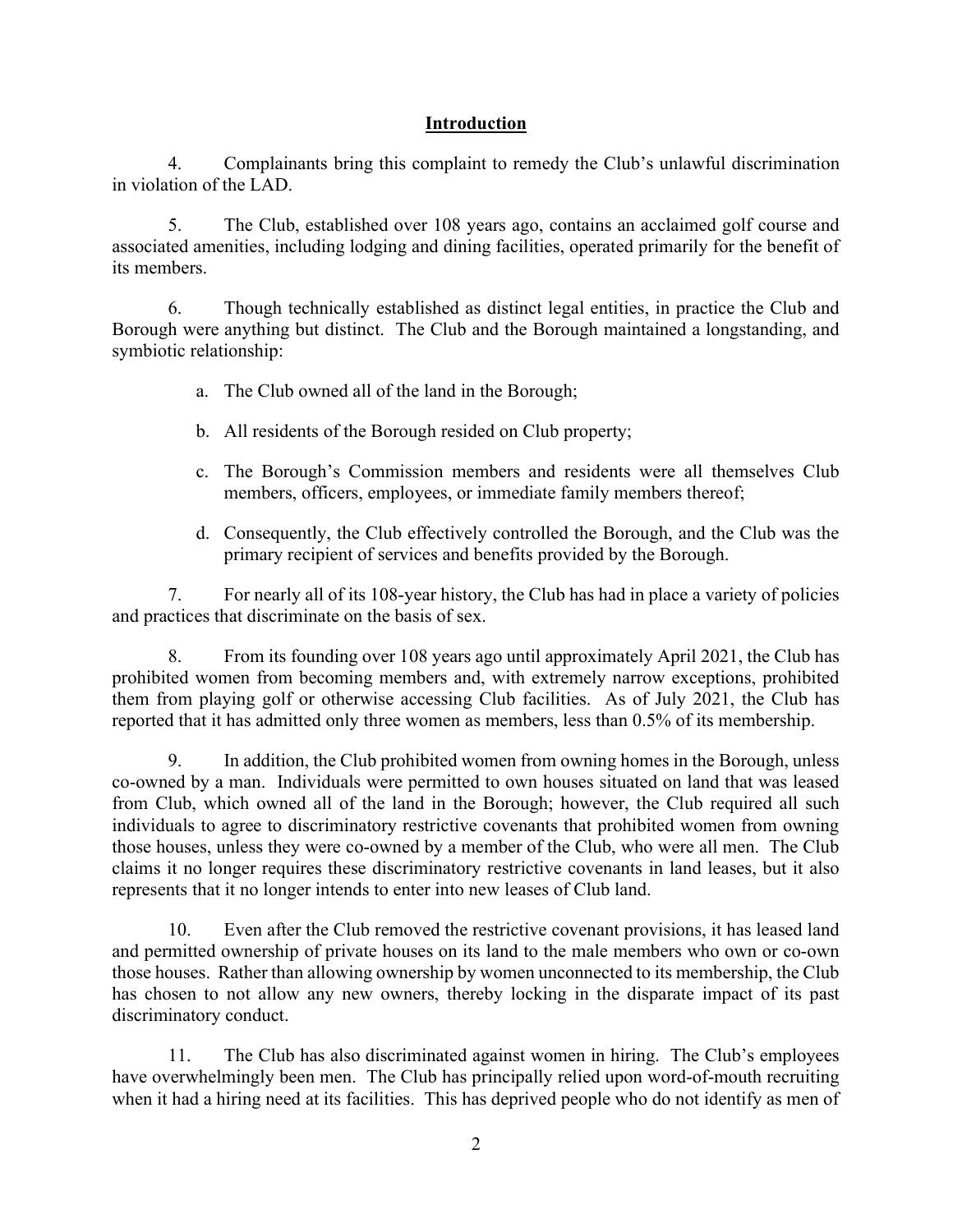the opportunity to learn of employment opportunities and has perpetuated the staff being nearly all men. The Club's records show that as of July 2020 it had only six women employees, which makes up less than 4% of its staff.

12. Finally, the Club's employee handbook contained unlawful policies, including forbidding only men from wearing earrings, and forbidding employees from discussing their pay in violation of the Diane B. Allen Equal Pay Act, N.J.S.A 10:5-12.

13. Accordingly, the Club engaged in unlawful public accommodation, employment, and housing discrimination on the basis of sex, in violation of N.J.S.A. 10:5-12(a), (f), (g), and (r), and Complainants bring this action to redress Respondent's unlawful conduct and prevent any further violations of the LAD.

### Factual Background

14. The New Jersey Legislature created DCR approximately seventy-seven years ago to enforce the LAD and to "prevent and eliminate discrimination" in the State of New Jersey. N.J.S.A. 10:5-6.

15. The LAD prohibits discrimination in housing, employment, and places of public accommodation on the basis of gender, which includes sex, gender identity, and gender expression, among other protected characteristics. N.J.S.A. 10:5-12.

16. The LAD's prohibition against gender discrimination includes differential treatment of people of different sexes, gender identities, and gender expressions, such as transgender, cisgender, non-binary, gender non-conforming, and intersex individuals.

### Public Accommodation Discrimination

17. The Club was established over 108 years ago. It contains a world-famous golf course that is consistently ranked as one of the best in the world, as well as related amenities such as lodging and dining facilities, operated primarily for the benefit of its members.

18. The Club has approximately 700 members.

19. Though usually only open to members and their guests, the Club hosts a nationally recognized public tournament every year, which is considered a premier amateur golf event.

20. The Club engages in substantial economic activity. Its gross annual receipts, annual revenue, and net assets are each well in excess of ten million dollars.

21. From its founding until at least May 2021, the Club's membership policy explicitly prohibited women from joining the Club as members.

22. Until at least May 2021, the Club has denied women the ability to use its golf course, facilities, and lodging, except as a guest of a member during certain hours on Sundays, among other limited exceptions.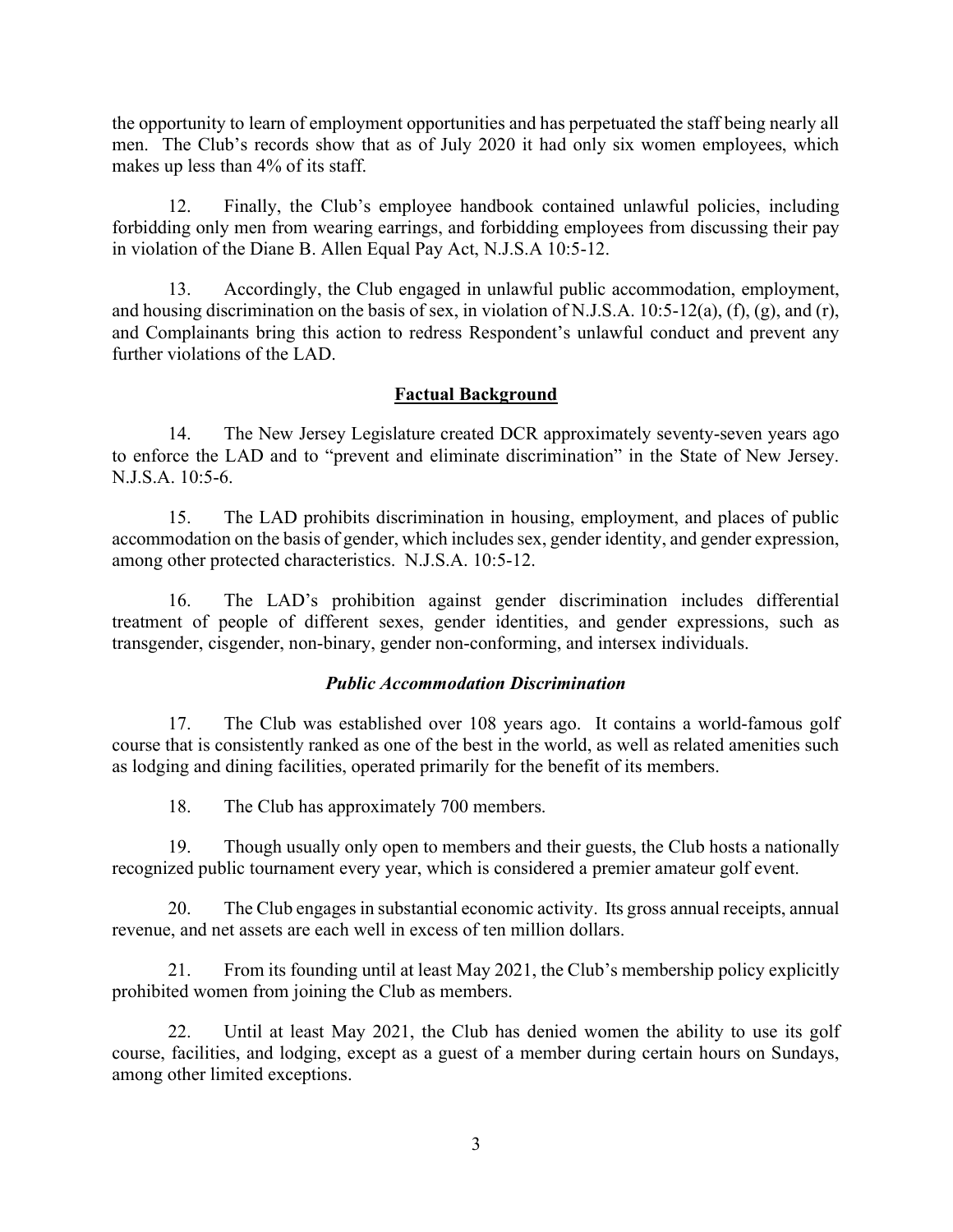23. Until on or about January 1, 2022, when the Borough consolidated with the Borough of Pine Hill (the "consolidation"), the Club and the Borough were deeply intertwined:

- a. The Club owned all of the land in the Borough.
- b. The Borough's boundaries were coextensive with the Club, except that a small part of the Club's land, less than 4%, extended into the neighboring Borough of Pine Hill.
- c. All residents of the Borough resided on Club property.
- d. The Borough was governed by a three-person Commission, which consisted of a Club member, his spouse, and the spouse of the Club's golf pro. All three of the Commission members lived on Club land.
- e. All of the Borough's eleven registered voters were associated with the Club, either directly or through an immediate family member.
- f. The three highest paid Club employees were all Borough residents and they and their families constituted eight of the eleven voting residents.
- g. Due to the significant proportion of the Borough's Commission and voting residents that is made up of Club members, Club employees, and their immediate family members, the Club exerted substantial control over Borough policy.
- h. The Club and members who reside on Club property provided virtually all of the Borough's revenue.
- i. The Club was the main beneficiary of services and benefits provided by the Borough.
- j. The Club directly paid for a portion of the Borough's police costs, including \$100,000 to defray the Borough's estimated \$262,000 police costs in 2019.
- k. Borough police patrolled Club land, including around houses owned by Club members on Club land.
- l. The Club owns the Borough administration building and the land on which it sits, and the Club leased both to the Borough for only \$1.00/year, which does not reflect fair market value or an arms-length transaction.
- m. Absent the Club, the Borough would have had virtually no revenue and would have had no residents.
- n. Without the Borough, the Club would have incurred additional costs to provide security and other services to its residents and its property.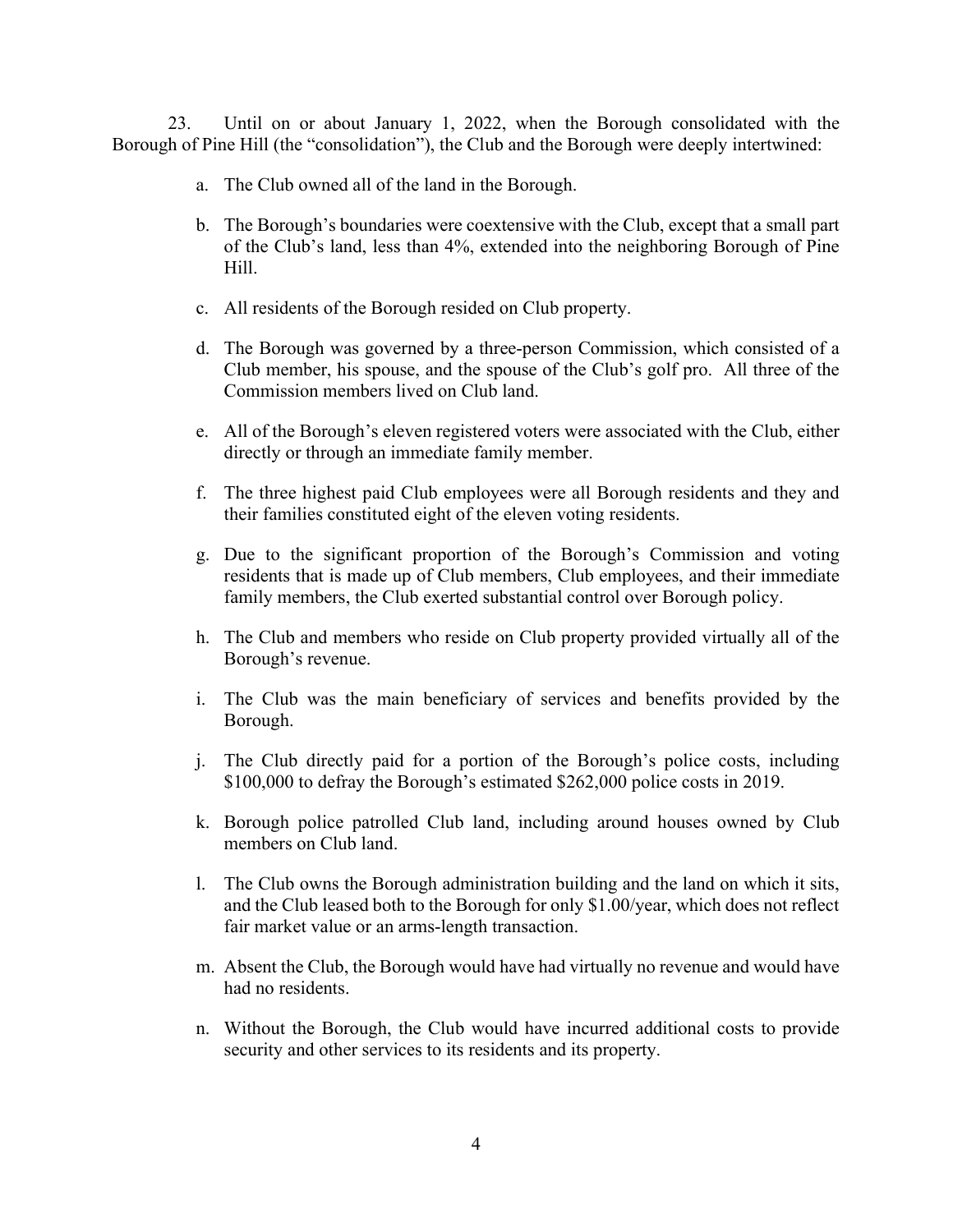24. The Club benefited from its relationship with the Borough by, among other things, exercising control over Borough policy, including setting tax rates and directing expenditures. Based on information and belief, the Club and its residents paid lower taxes, including no school taxes, because of its relationship with the Borough.

25. While the Club and the Borough were legally distinct entities, they were functionally intertwined and interdependent.

26. For these reasons, particularly the close association between the Club and the Borough detailed herein, the Club, at least until the consolidation, was not "in its nature distinctly private" and was a place of public accommodation under N.J.S.A. 10:5-5(l).

27. Accordingly, the Club's policies and practices governing the Club's membership and use of its facilities discriminated against women in violation of N.J.S.A. 10:5-12(f).

28. On or about April 30, 2021, the Club announced that it removed all restrictions on membership and use of its facilities based on sex or gender.

29. Only three women have been admitted to the Club as of July 2021. Accordingly, the Club's membership remains more than 99% men.

30. Upon information and belief, the Club bypassed its normal membership application process to admit these three women around the time that it publicly announced its decision to admit women members. All three women are renowned golfers, one of whom is regarded as one of the best women golfers in the sport's history.

31. The Club normally has a selective membership application process that can take several years, and requires, among other things, a recommendation for admission from a current Club member, payment of an entrance fee, and annual dues.

32. Even though the Club lifted its formal prohibition on membership for women, the Club continued to have a policy and practice requiring that new members receive a recommendation from a current member, almost all of whom were men.

33. In addition, the only way that non-members could play the Club's course and use its facilities was if they did so as guests of members.

34. These membership policies and practices predictably resulted in a disparate impact on people who did not identify as men and continued to perpetuate discrimination even after the Club removed its formal limitation on membership to men, at least until the Borough consolidated with the Borough of Pine Hill on or about January 1, 2022.

# Employment Discrimination

35. Only six of the Club's approximately 159 employees (3.8%) are women.

36. Based on their job titles, the six women appear to be predominantly in positions that have little contact with Club members: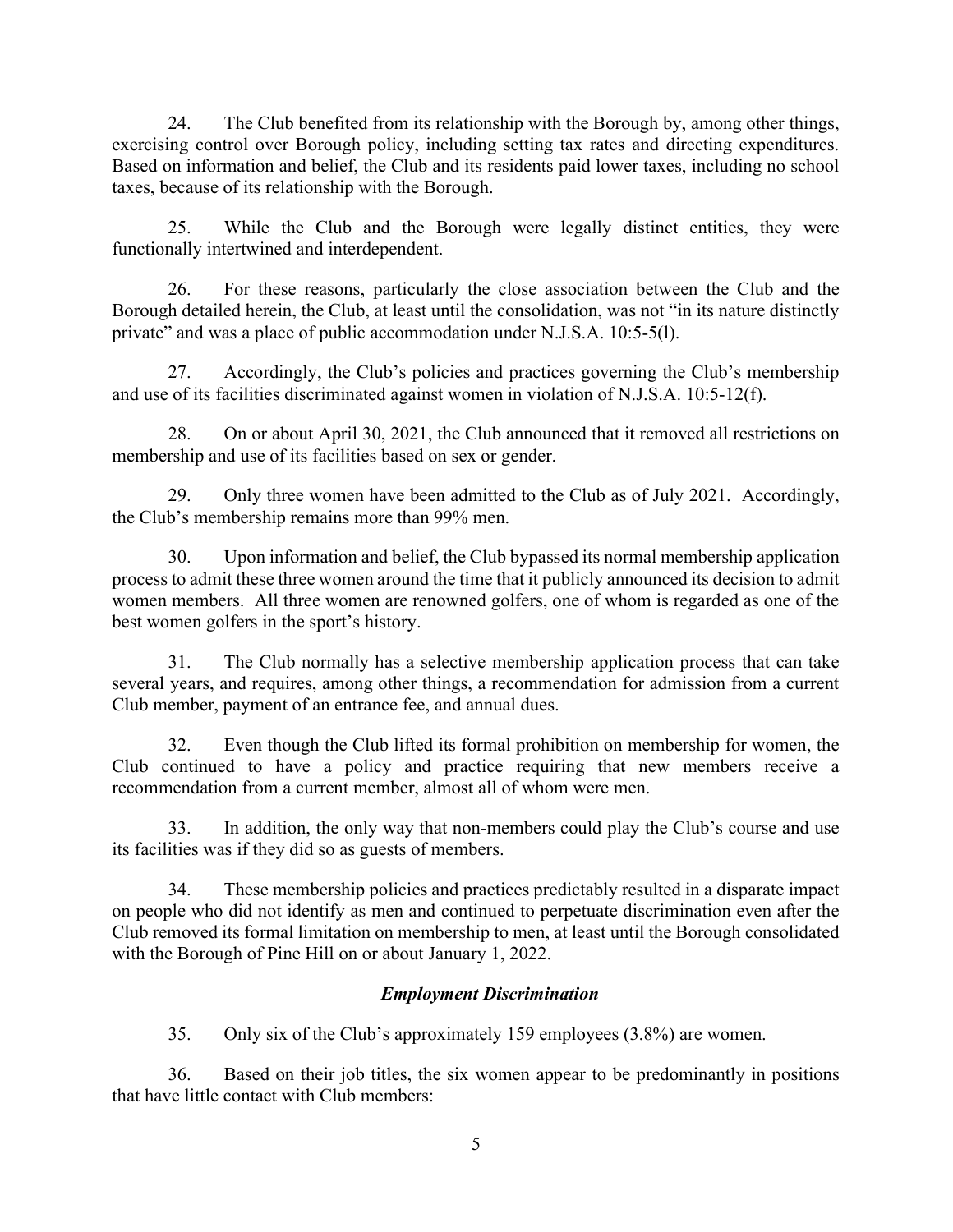a. one is the Club's sole bookkeeper;

b. two are the only two dishwashers;

c. one is the only caddie luncheonette employee; and

d. two are among the three laundry employees.

37. The Club has long had a practice of hiring employees primarily based on word-ofmouth referrals from other employees.

38. The Club's reliance on word-of-mouth hiring has meant that one generally has needed to be referred by an employee—generally a man who worked for the Club which itself is predominantly made up of men, and historically had been exclusively made up of men—in order to be considered for hire by the Club.

39. These referrals rarely, if ever, produced applicants for open positions at the Club who were women.

40. As of at least October 2020, the Club maintained a written policy, included in its Employee Handbook, forbidding only men from wearing earrings at work.

41. The Club represented to DCR that it has since removed this earring policy from its Handbook.

42. As of at least October 2020, the Club maintained a written policy, included in its Employee Handbook, forbidding employees from discussing their pay.

43. The Club represented to DCR that it has since removed this pay secrecy policy from its Handbook.

#### Housing Discrimination

44. The Club leases sections of its land pursuant to occupancy agreements for purposes of permitting lessees, who are Club members and their spouses, to occupy private houses.

45. The Club included discriminatory restrictive covenants in its occupancy agreements that restricted the ownership of the private houses on its land to Club members, or to non-members jointly with a Club member spouse. Because Club membership was limited to men until recently, these discriminatory restrictive covenants prohibited women from owning homes.

46. The Club has represented to DCR that it removed this restrictive language, and that this restriction is no longer the policy of the Club.

47. The Club leases parcels of land to people who own and occupy private houses on that land, subject to terms of occupancy agreements issued by the Club.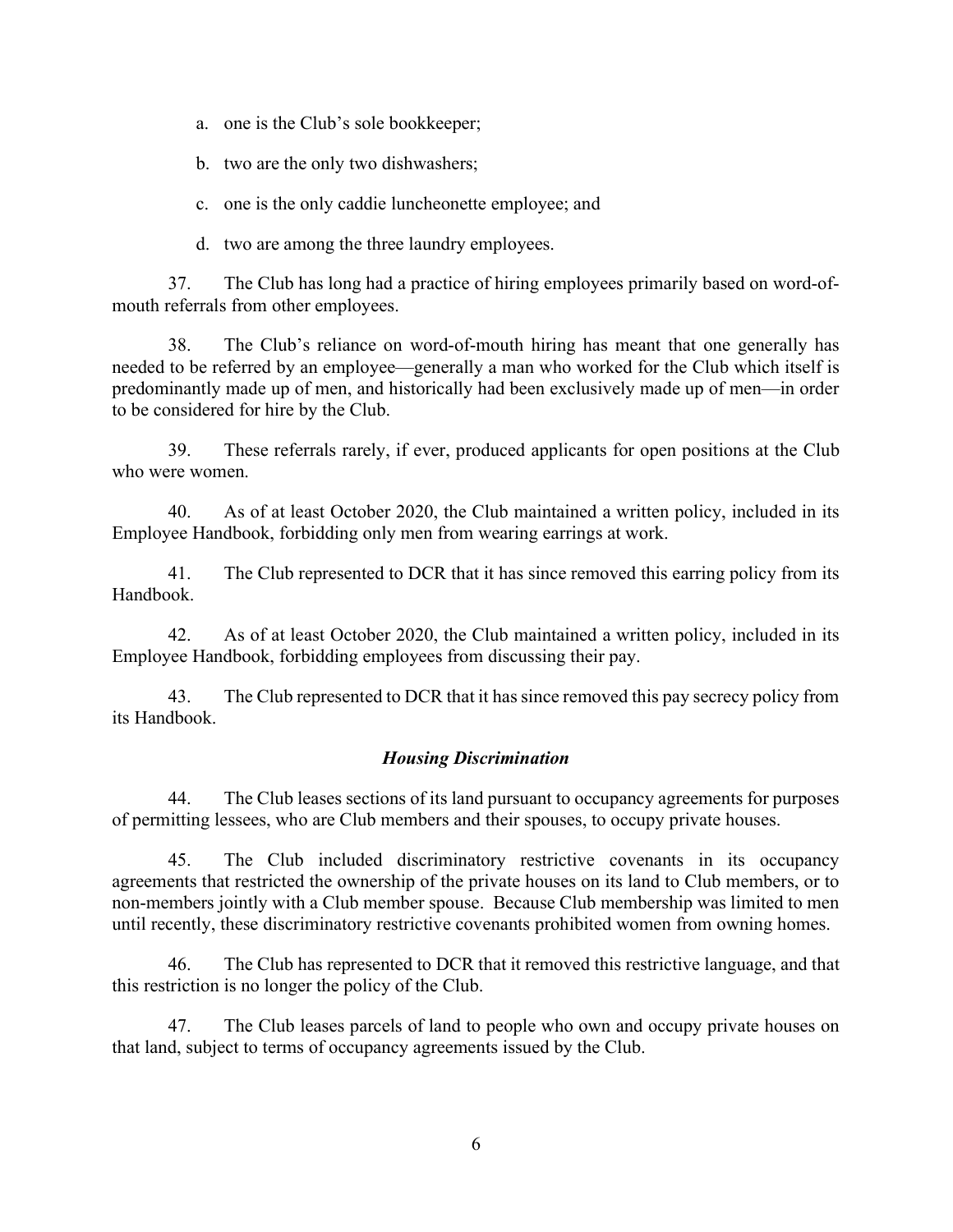48. The Club has represented to DCR that going forward it no longer intends to lease land or allow private ownership of houses, but rather intends to buy the structures suitable for use as houses as they become available, as permitted by the Club's occupancy agreement.

49. The Club has further represented that it intends to exercise its right to repurpose the homes and land, and intends to not allow any new purchases, accordingly phasing out its lease of land and private ownership of structures suitable for use as houses on its land.

50. While the Club has represented that it has ended its use of restrictive covenants, it only permits Club members (and/or their co-owner family member) to own these houses, and all Club members who currently own these houses are men.

51. Only one of the private houses has a sole woman owner, and she is the surviving spouse of a deceased Club member who was a man; the Club has permitted her to remain on Club land.

52. Rather than truly opening its housing to ownership by women, the Club has chosen to not allow new owners.

53. By tying Club membership to the ability to own or lease property, the Club discriminated against women and prevented them from being able to lease land and own homes.

## DISCRIMINATION STATEMENT

54. The allegations in the foregoing paragraphs are incorporated by reference herein as if set forth in full.

55. Respondent's actions constitute unlawful discrimination based on sex and gender in violation of the New Jersey Law Against Discrimination, N.J.S.A. 10:5-1 to -50.

56. The Club's policies and practices of denying membership to women and denying women equal use of the Club's golf course, facilities, and lodging discriminated against women and were in violation of the LAD's prohibition of discrimination by a place of public accommodation on the basis of sex, N.J.S.A.  $10:5-12(f)(1)$ , at least until the consolidation was effective.

57. The Club's word-of-mouth referral policy has a disparate impact on people who are not men and accordingly violates the LAD's prohibition of discrimination based on sex and gender in hiring, N.J.S.A. 10:5-12(a).

58. The Club's prohibition against men, but not women, wearing earrings at work violated the LAD's prohibition of discrimination based on sex and gender in the terms, conditions, or privileges of employment, N.J.S.A. 10:5-12(a).

59. The Club's prohibition against employees discussing their pay violated the LAD, as amended by the Diane B. Allen Equal Pay Act, N.J.S.A. 10:5-12(r).